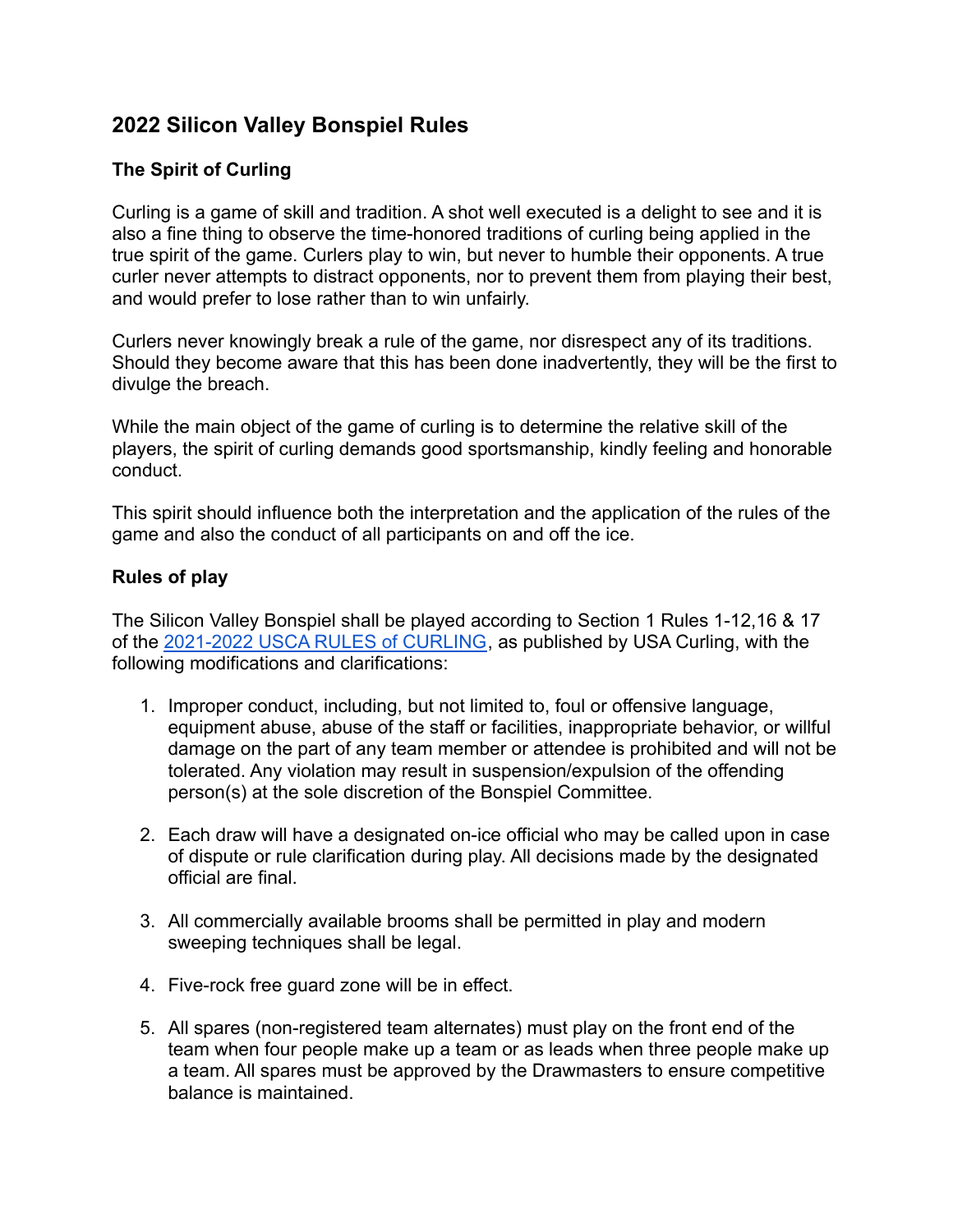- 6. A substitution with a registered 5th player may occur only once during a game. The substitution must occur at the beginning of an end. At the time of substitution, the delivery rotation and the skip and vice-skip positions may be changed. The revised order and positions will remain in effect for the remainder of the game. The replaced player may not re-enter the game.
- 7. Teams shall toss a coin, or equivalent, to determine hammer/rock color prior to the first end.
- 8. Each draw will begin with a bell at the scheduled start time (the bell will never ring before scheduled draw time). Teams may not throw any rocks prior to the bell start. Practice slides are allowed provided that your sheet has been completely prepared for play.
- 9. Don't be late to your draw. Teams are expected to be ready to play at the scheduled start time. Any team not ready to play between 6-15 minutes after the scheduled time shall be penalized 1 point and 1 end. If the delay is between 15-30 minutes, the offending team will be penalized an additional point and end. Last stone advantage will be in favor of the non-offending team.
- 10.Each draw is either 8 ends or 2 hours, whichever comes first. The bell will ring 1 hour and 35 minutes from the beginning of each draw indicating that you may complete your current end and play one more. No new ends may begin after the 1 hour and 45 minute mark. An end is considered to have started when the first rock crosses the tee-line at the delivery end. Therefore, if the bell rings after the last rock of an end has come to rest, but before the first rock of a new end is thrown, you are allowed only one more end. *Please be mindful of the time constraints and call your game in a timely fashion. If you cannot finish an end in the allotted time, please do not begin it. The on-ice official may prevent a new end from starting after the bell call if (s)he deems the end cannot complete in the allotted time based on the pace-of-play.*

*Note: Finals will be 8 ends or 2 hours and 30 minutes, whichever comes first. The bell will ring at the 2 hour and 5 minute mark from the beginning of the draw indicating that you may complete your current end and play one more.*

- 11. Vice-skips are responsible for measuring rocks, if needed. Contact the on-ice official if you are unable to agree on a measure.
- 12.Skips may determine whether a stone is in the free guard zone or touching the rings by measurement with the 6' bar. No other stones are allowed to be measured until the completion of the end.
- 13.During pool play, games tied at the conclusion of the 'final' end played will be recorded as a tie.